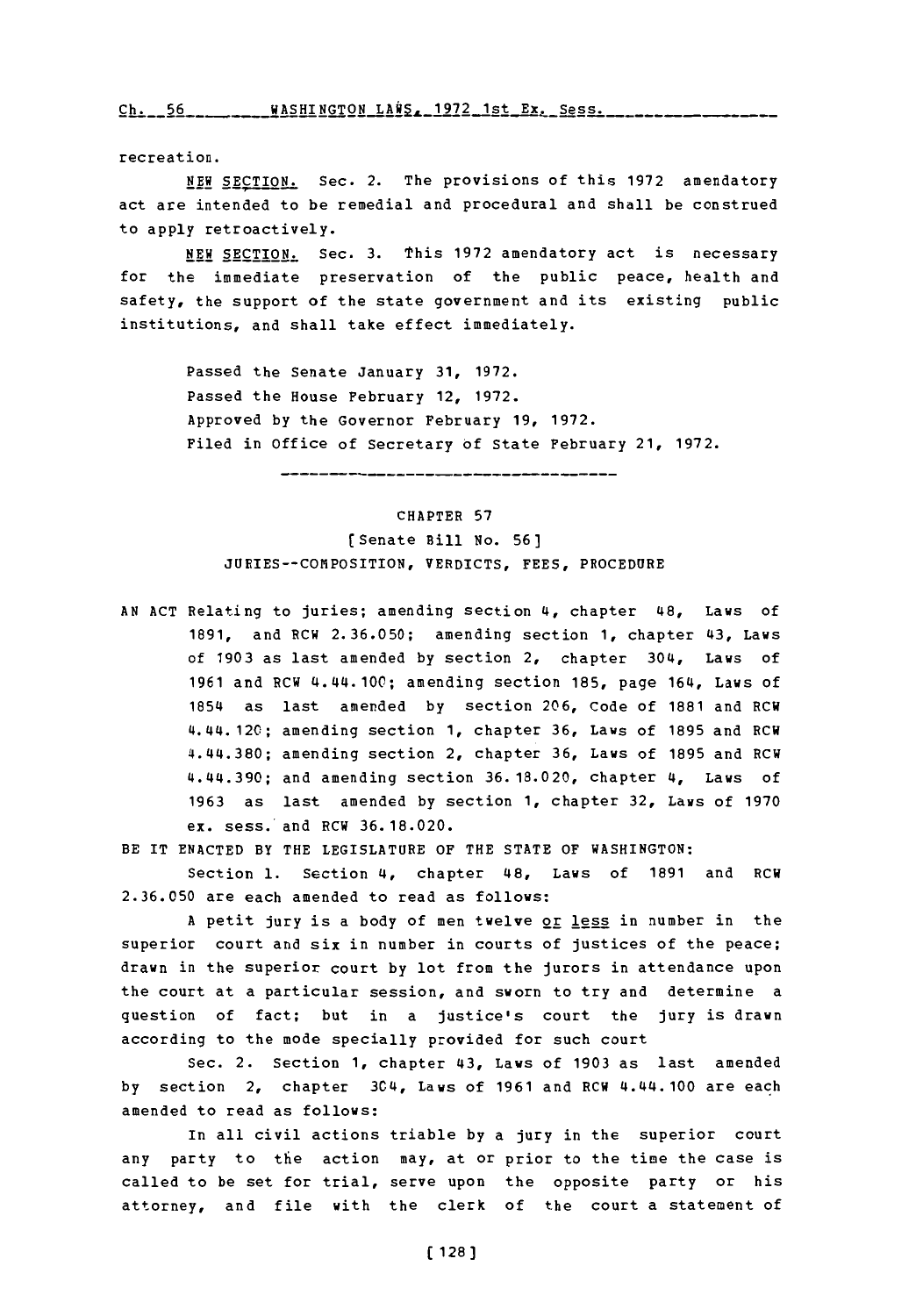himself, or attorney, that he elects to have such case tried **by** jury. If such a statement is served and filed, any party may likewise state. that he elects to have a jury of twelve persons. Unless such statement is filed and a jury fee paid as provided **by** law, the parties shall be deemed to have waived trial **by** jury, and ((consented to a trial by the court)) if such a statement is served and filed, unless a jury of twelve persons is so requested and such additional fee as may be required by law therefor is paid by the party requesting same, the parties shall be deemed to have waived a trial hy a jury of twelye persons and the jury shall consist of six persons: PROVIDED, That, in the superior courts of counties of the first class such parties shall serve and file such statement, in manner herein provided, at any time not later than two days before the time the case is called to be set for trial.

Sec. **3.** Section **185,** page 164, Laws of 1854 as last amended **by** section **206,** Code of **1881** and RCW 4.44.120 are each amended to read as follows:

When the action is called for trial, the clerk shall prepare separate ballots, containing the names of the jurors summoned, who have appeared and not been excused, and deposit them in a box. He shall((then))draw ((from the box twelve names<sub>7</sub> and the persons whose mames are drawn shall constitate the ieryr **If** the ballets become exhatstedy before the jury is cemplete7 or if from **any** caese7 **a** Juror or jurors be excused or discharged, the sheriff, under the direction of the court; shall summon from the bystanders; citizens of the entyy as many qualified persons as may be neceessary to complete the jury. Whenever it shall be requisite for the sheriff to summon more than one person at a time from the bystanders or body of the county<sub>7</sub> the names of the talesmen shall be returned to) ) the required number of names for purposes of voir dire examination. Any necessary additions to the panel shall be drawn from the clerk's list of gualified jurors. The clerk((7whe))shall thereupon ((write the names upon)) prepare separate ballots and deposit((the same)) them in the trial jury box, and draw such ballots separately therefrom, as in the case of the regular panel. The jury shall consist of ((twelve)) six persons, unless the parties in their written demand for jury demand that the jury be twelve in number or consent to a less number. The parties may consent to ((any number)) a jury less than six in number but not less than three, and such consent shall be entered **by** the clerk on the minutes of the trial.

Sec. 4. Section **1,** chapter **36,** Laws of **1895** and ECH 4.44.380 are each amended to read as follows:

In all trials by juries of ((twelve)) **Six** in the superior court, except criminal trials, when ((ten))  $\underline{f_ig_0}$  of the jurors agree upon a verdict, the verdict so agreed upon shall be signed **by** the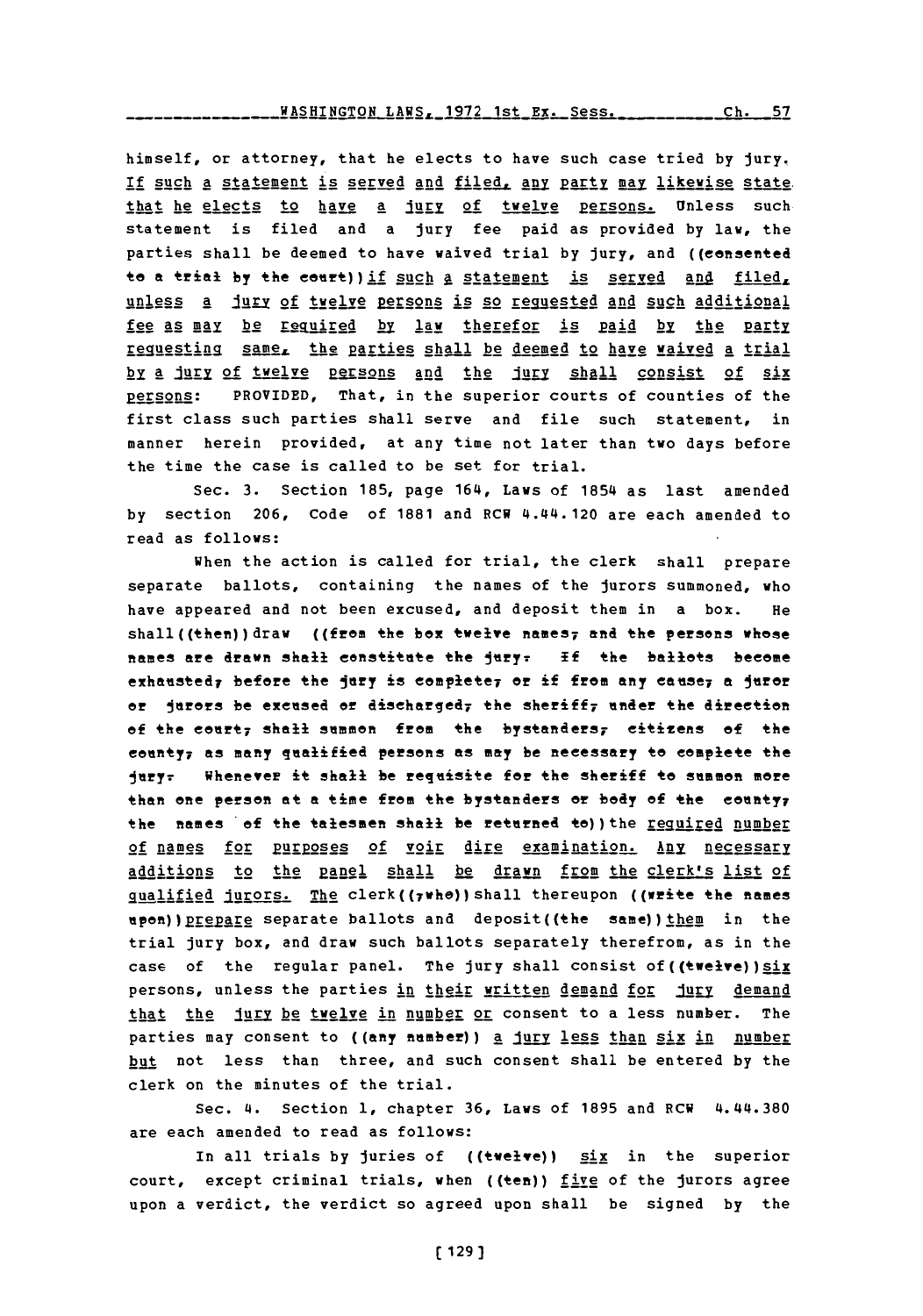Ch. 57 \_\_\_\_\_\_\_ WASHINGTON LAWS, 1972 1st Ex. Sess.

foreman, and the verdict shall stand as the verdict of the whole jury, and have all the force and effect of a verdict agreed to by((twelve)) six jurors. In cases where the jury is twelve in number, a verdict reached by ten shall have the same force and effect as described above, and the same procedures shall be followed.

Sec. **5.** Section **36.18.020,** chapter 4, Laws of **1963** as last amended **by** section **1,** chapter **32,** Laws of **1970** ex. sess. and RCW **36.18.020** are each amended to read as follows:

Clerks of superior courts shall collect the following fees for their official services:

**(1)** The party filing the first or initial paper in any civil action, including an action for restitution, or change of name, shall pay, at the time said paper is filed, a fee of twenty-five dollars.

(2) Any party filing the first or initial paper on an appeal from justice court or on any civil appeal, shall pay, when said paper is filed, a fee of twenty-five dollars.

**(3)** The party filing a transcript or abstract of judgment or verdict from a United States court held in this state, or from the superior court of another county or from a justice court in the county of issuance, shall pay at the time of filing, a fee of five dollars.

(£4) For the filing of a tax warrant **by** the department of revenue of the state of Washington, a fee of five dollars shall be paid.

**(5)** The party filing a demand for jury of six in a civil action, shall pay, at the time of filing, a fee of ( $(fiff(y))$ ) twenty-five dollars ((,and)) iif the demand is for a jury of twelve the fee shall be fifty dollars. If, after a party files a demand for a jury of six and pays the required fee, any other party to the action requests a jury of twelve, an additional twenty-five dollar fee will be required of the party demanding the increased number of jurors. In the event that the case is settled out of court and the court is notified not less than twenty-four hours prior to the time that such case is called to be heard upon trial, such fee shall be returned to such party **by** the clerk.

**(6)** For filing any paper, not related to or a part of any proceeding, civil or criminal, or any probate matter, required or permitted to be filed in his office for which no other charge is provided **by** law, the clerk shall collect two dollars.

**(7)** For preparing, transcribing or certifying any instrument on file or  $((of))$  of record in his office, with or without seal, for the first page or portion thereof, a fee of two dollars, and for each additional page or portion thereof, a fee of one dollar. For authenticating or exemplifying any instrument, a fee of one dollar for each additional seal affixed.